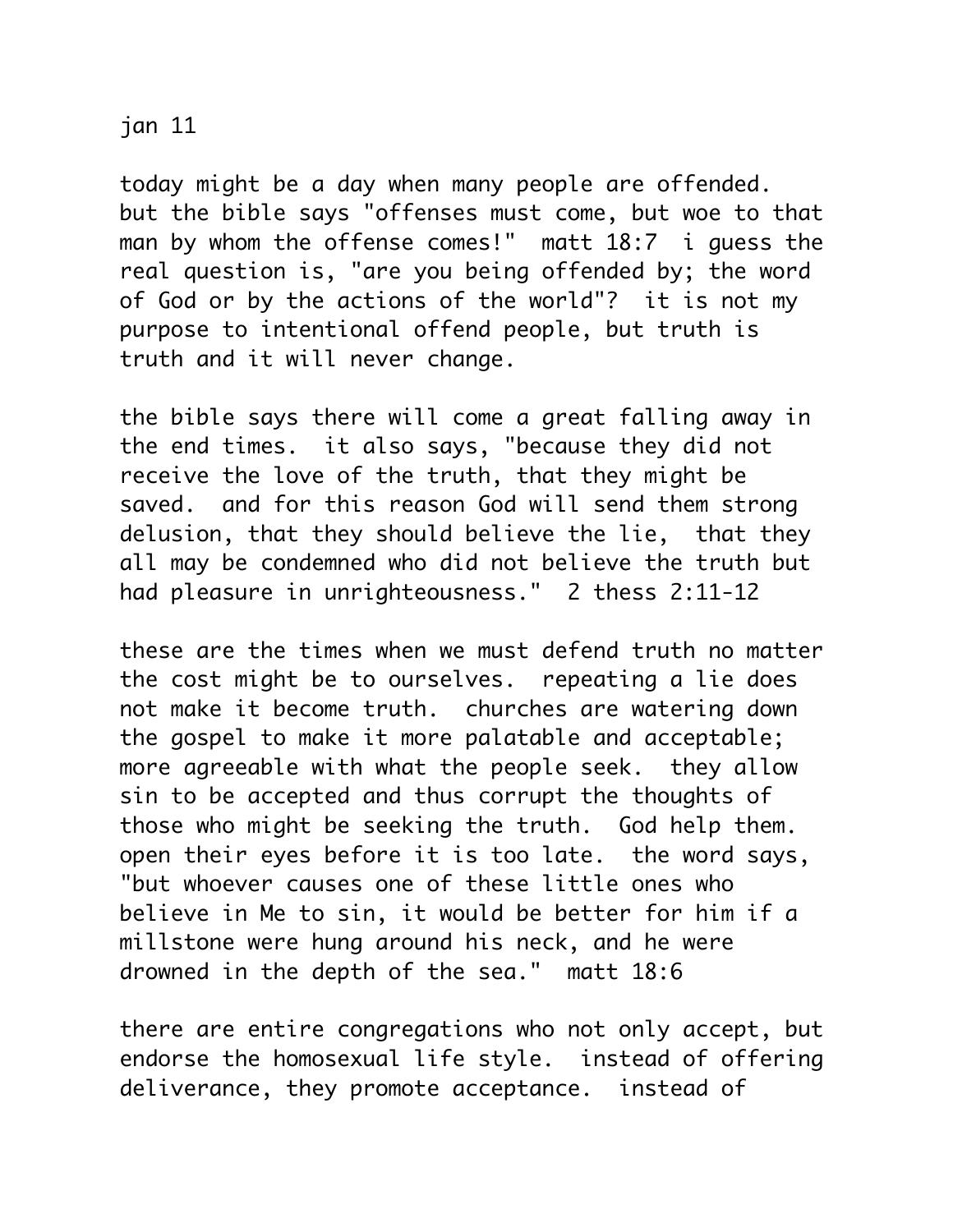demanding truth, they advance the lie. my bible says, "do you not know that the unrighteous will not inherit the kingdom of God? do not be deceived. neither fornicators, nor idolaters, nor adulterers, nor homosexuals, nor sodomites, nor thieves, nor covetous, nor drunkards, nor revilers, nor extortioners will inherit the kingdom of God." 1 cor 6:9 and what does it say in romans? "for this reason God gave them up to vile passions. for even their women exchanged the natural use for what is against nature. likewise also the men, leaving the natural use of the woman, burned in their lust for one another, men with men committing what is shameful, and receiving in themselves the penalty of their error which was due." rom 1:26-27

i read this just this morning. "aaron musser of st. luke's lutheran church of logan square in chicago recently dressed in full drag for the sunday service, wearing a long white dress emblazoned with a golden cross on its chest, a long blonde wig, and full makeup in order to lead the children's message. the pastor began the message by calling the children up to the front to sit with him and asked if they'd ever seen a drag queen before."

such actions as these inflame the nostrils of God. judgment and restitution are waiting at the door. His wrath will no longer be held back by His forbearance throughout the millennium. one just needs to look around at the way the earth is revolting in earthquakes, volcanoes and extreme weather in increasing proportions. wars and rumors of war are spreading rapidly. iniquity and lawlessness abound. human manipulation is increasing. the days of noah are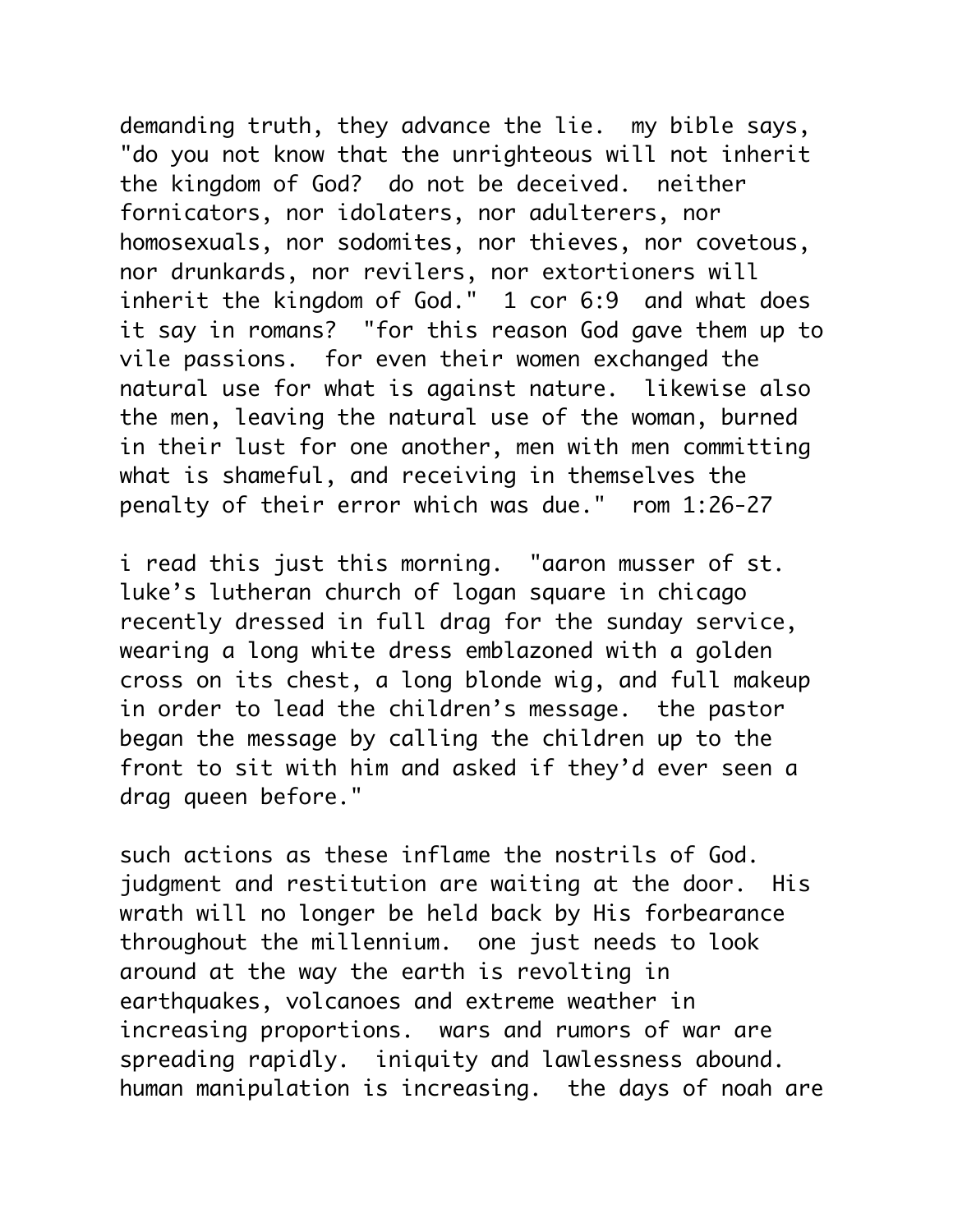upon us.

"so God created man in His own image; in the image of God He created him; male and female He created them." gen 1:27 there are only male and female and one cannot become the other. this confusion and deception is the work of satan. it's bad enough that adults are being deceived. now, there are children as young as four are being allowed to make these life altering decisions. i was what they used to call a "tomboy" growing up until i finally met a real boy i liked. my God, what are we doing to our children and the next generation? parents are not only acquiescing to such things but in many circumstances encouraging it.

i don't know how many of you read, as i did, about the man receiving a pig's heart. most of us knew that once human organ transplants began, mixing with animals or machines would not be far behind. i know medicine has done much to save and prolong life but how far are we willing to go to keep from dying? how far will we allow God's creation to be manipulated to extend life? what will be the aftermath and judgment of such things? will life without God really be life?

now is our time. we "upon whom the ends of the ages have come." 1 cor 10:11 we must speak the truth in love but the truth must be spoken. we must not allow people to live in a matrix of their own making. we must not let them entertain the lies of satan without a strong witness of the truth. know the truth. stand in truth. speak the truth.

what will be the cost? perhaps great in this life. we